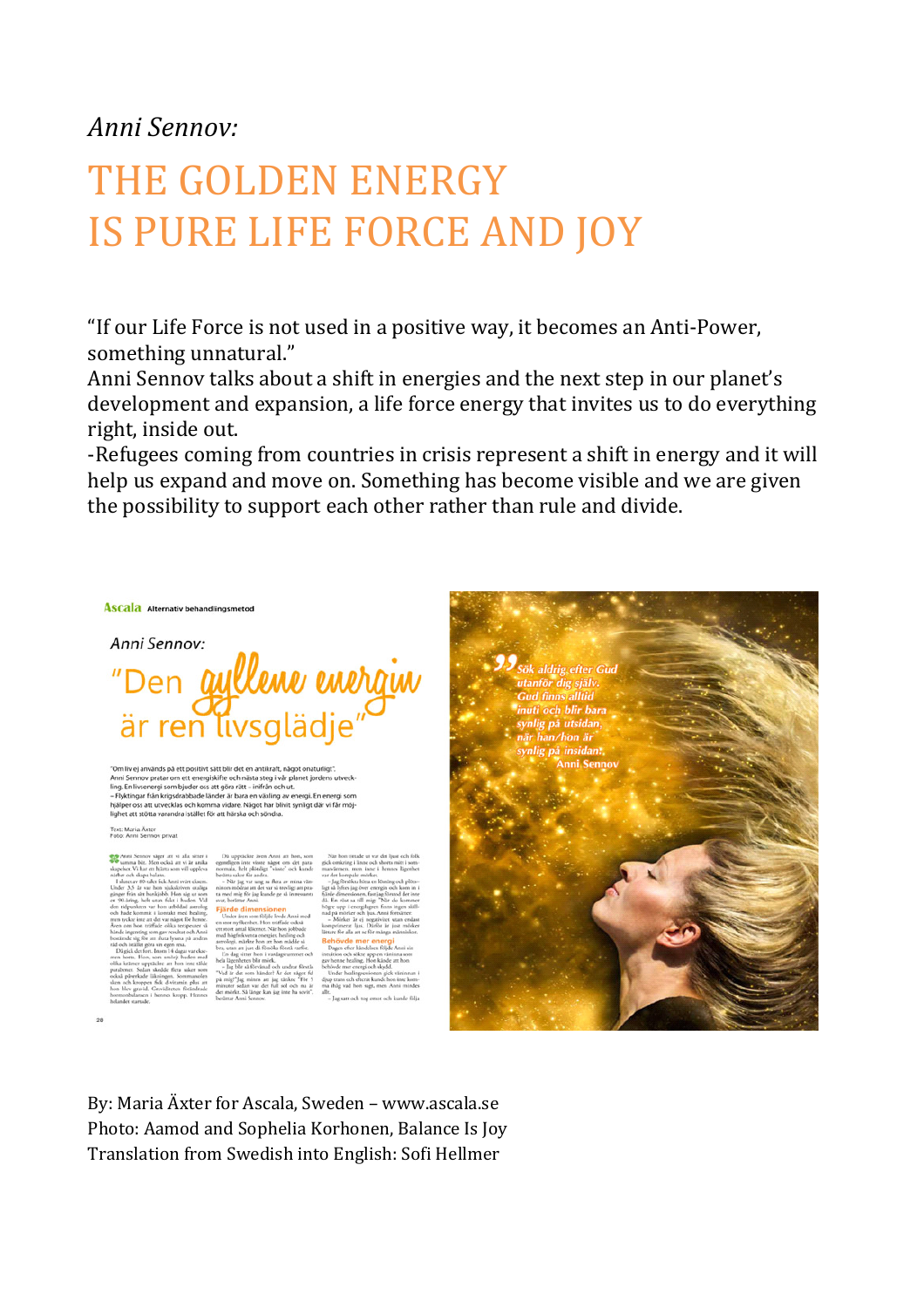**"Don't search for God outside yourself. God is always on the inside and can only be visible on the outside when also visible on the inside."** 

**"It is a very important balance, to love fully and unconditionally, as well as being able to have good personal boundaries in your life."** 

According to Anni Sennov we are all sitting in the same boat, but, we are also unique in the way that we have a heart that strives for intimacy and personal balance.

In the 80s Anni fell ill with terrible eczema and during 3.5 years she was unable to work fulltime at the bank where she was currently employed. She looked like a very old person with absolutely no moisture in her skin. At this time she was working as an astrologer, one of her many trades. She had also come into contact with healing but did not think it was for her.

She met with many different therapists but nothing gave relief nor a solution for her skin condition she so desperately needed. At one point, she decided she would stop listening to everyone's advice and start on a journey of her own to find the answers to her questions.

It was quick. Within 14 days she was eczema free and she also found out she was in fact allergic to many of the creams she had used to try and alleviate her health problem. A few other things helped with the healing too, summer came with sunshine and more vitamin D to the body. Anni also got pregnant which changed the hormonal balance in her body and all this helped the healing process as well.

Suddenly Anni "knew" a lot of things. She had no knowledge of the paranormal but could now tell others about all kinds of things she knew about them. That reminded me, says Anni, that when I was quite young one of my friend's mother used to say I always had such interesting answers, and now, and probably then too, I really did have an unusual insight and knowledge to things.

## **The fourth dimension**

During the years that followed, Anni lived with greater curiosity. She had a huge number of clients and she noticed how well she felt when working with high-frequency energies, healing, and astrology. She just did not know why.

One day she was sitting in her flat and it suddenly got very dark. Anni says: I was very surprised and asked myself what is happening and is there something wrong with me? I tried to find solutions to why inside my home it was complete darkness and outside people were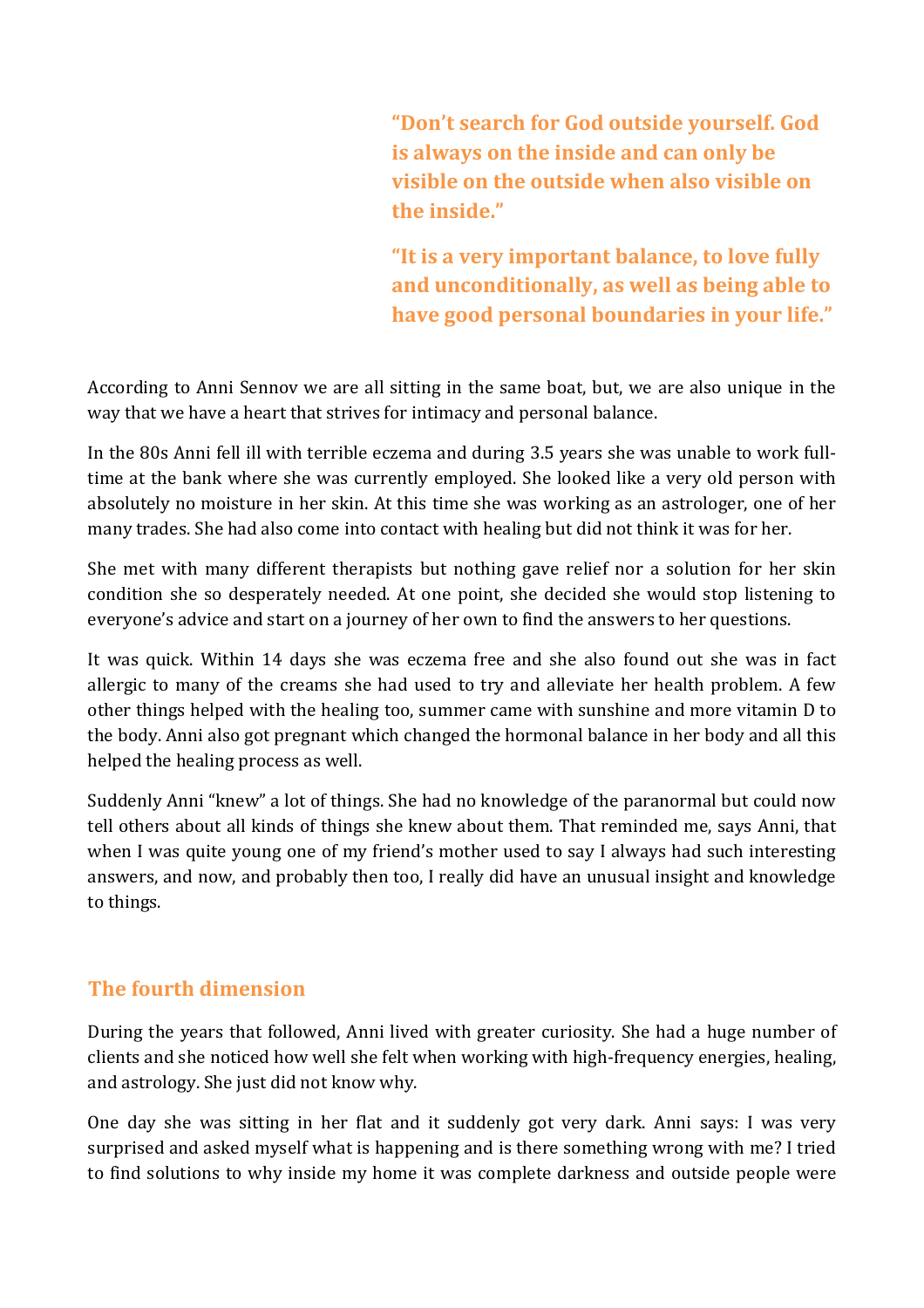walking around in light clothing on a warm and sunny summers day. Suddenly I got moved into the fourth dimension energy, though I did not understand that at the time, and a voice told me, "when you get higher into the energy layers there is no difference between light and dark. Darkness is not negative in any way, it is just condensed light. That is why darkness is easier for many people to see.

#### **Needed more energy**

Anni followed her intuition and the day after this she asked a good friend to give her a healing session since she felt she was in need of more energy and protection. During this healing session, her friend went into deep trance and could not remember anything that had happened. But Anni remembered everything and she just received the energy and followed the process closely.

Anni says: I did not know this at the time, but now I know, that I had no aura left, no protection of my physical body at all. Everything other people felt and were thinking about went straight into my body. I have learned by years of experience that our aura is like a filter for us humans.

Today I know that the soul aura is where adult people's life path is stored, but the Crystal children's future lies in their body, not in their aura. Their energy is stored in a different way and with that knowledge and understanding, I have been able to help many people with what I call an AuraTransformation™.

This was also what I heard after the healing session my friend gave me, "you have had an AuraTransformation™."

## **No advertising was needed**

Some really interesting things happened the day after. Two clients, independent of each other, came to me and said, "you have something I need". How did they know what had happened to me? No advertising was needed and words about her balancing method spread like wild fire and after about 2 months she had been contacted by over a 100 people. That is true collaboration with the Universal flow says Anni Sennov!

Anni went on to write the book "Karma-free in the New Time" where she collected all information she "just knew", as well as talking about the importance of our aura for our personal development.

In a meeting with a client when she was very focused, she could see the client's aura energy. Also, when she left her child at the day-care center, she could see the little ones with an Indigo aura and she just knew she wanted to know more and see more. She asked for help and noted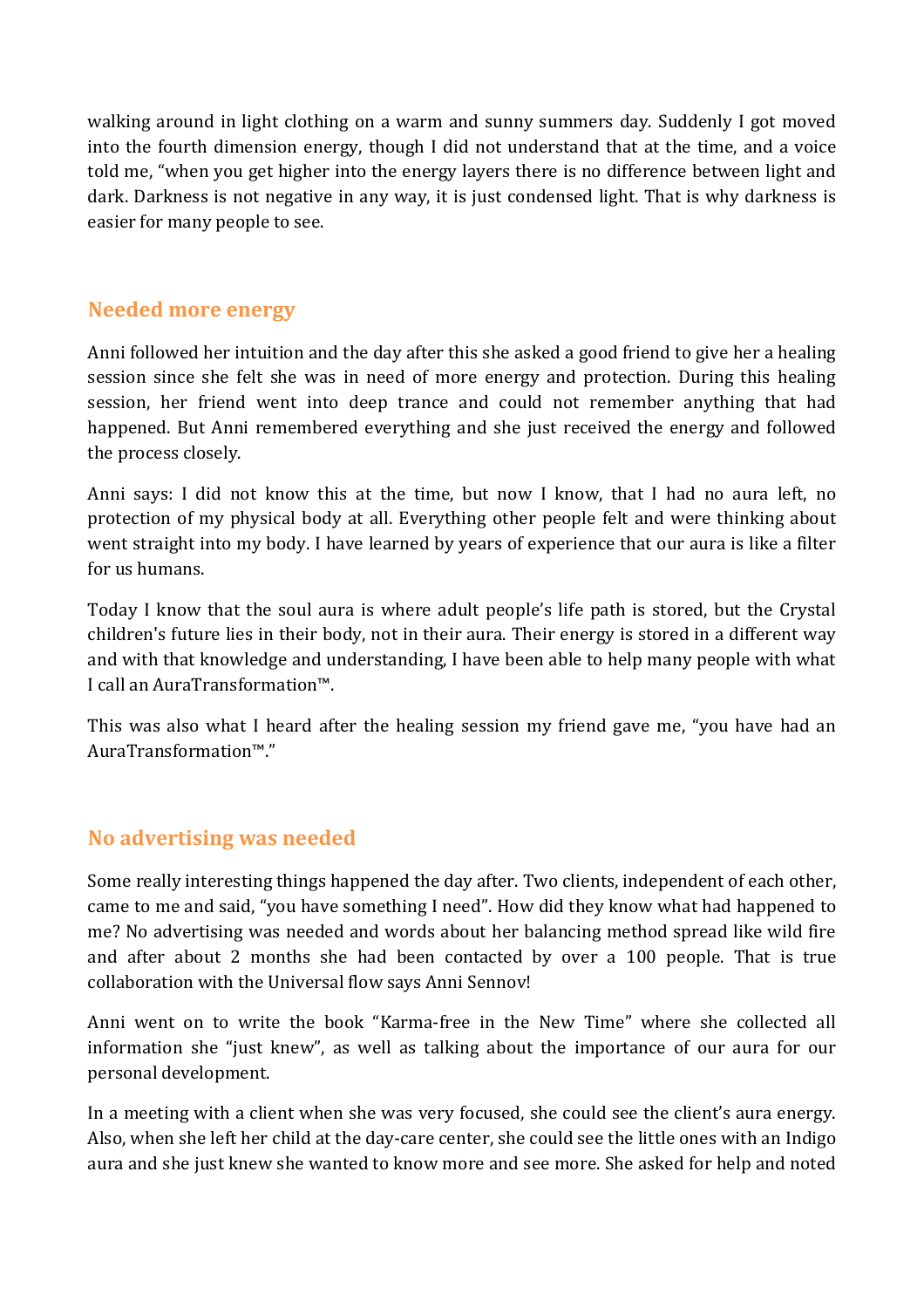how her senses became heightened to the extent that all she saw was the energy surrounding people, not their faces or bodies. So again, she asked for guidance to be able to work in a more efficient way, and direct from the source she was told she now had tested what she'd wished for and now knew that seeing everything can disturb your personal balance. It is better you learn to sense everything and also teach yourself to switch off other people's energies.

On an Indigo level, you are coupled with a great and powerful energy, but where you are not independent in the way you would be on a Crystal energy level, says Anni Sennov. I have also observed that I get tired in my eyes even though I don't see with my physical eyes, because I register frequencies in different ways.

During our conversation, I observe how Anni's answers comes very easily to her and I begin to understand that she lives true to her tale, she really and truly does have new knowledge that changes the story about energy. This asks more of me and I'm advised by Anni to pay less attention to everything else around me to enable myself to listen with real presence and more easily follow the high and low frequencies.

Anni does not demand attention when describing and telling her story, she IS attention and presence and I somehow become that too.

Anni says that in her experience, more and more children have a larger part of Crystal energy within their system. When she speaks with them they can tell her that they "just know" all kinds of things, which means that they truly have the energy and knowledge inside of them. These children are born with a special aura and energy system and it is not certain that their parents have the same energy capacity within them.

It seems like some auras and people can copy others, or rather update themselves in order to get the same energy as their children. And Anni continues with: It seems that the old Soul aura does not have the capacity to learn in the same way, and that is where I come in, with my knowledge and new information.

Another side of her energy work is her sensibility for imbalances. It's not unusual that she can detect and even get physical symptoms if she is spending time in an environment where there are a lot of imbalances.

In our time our bodies can live for a great number of years because we have, and can use, spare parts to keep us alive. The difference from pure mechanics is our heart. All technology comes from humans and we are creating magnificent things and machines, but, they do not have our heart energy, they are not human in any way and that is not meant to happen. We, the humans, are supposed to be heart centered and have that energy in our body, in fact an evolved human will have it in every cell of the body, as well as in the aura.

If we as humans, take time to learn how to sort our energies, as in keeping our energy to us and others with them, we would have balance in our life and there would be no drama. We could be individuals AND show each other respect.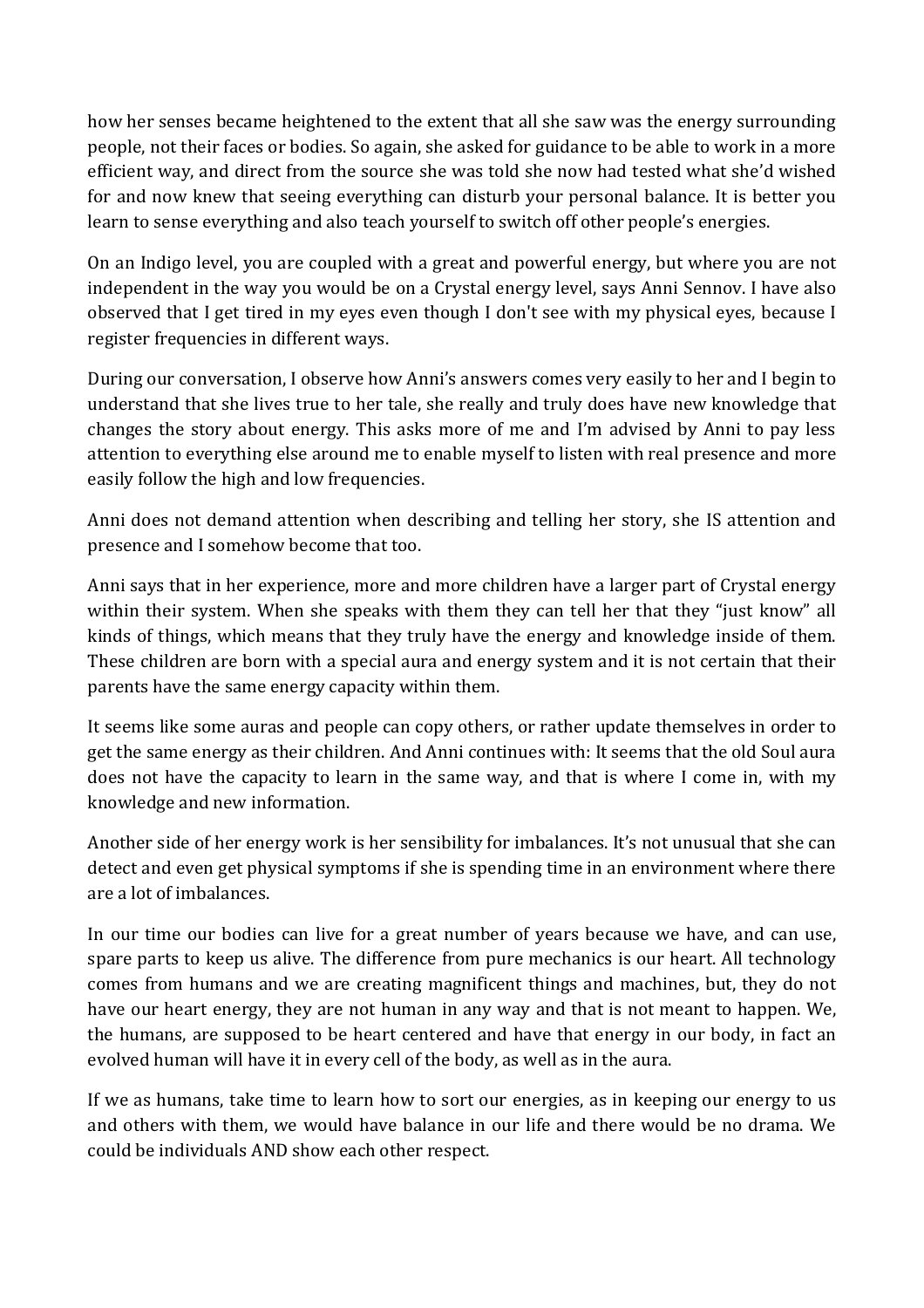#### **In the right environment**

When I hear Anni tell her story I make a picture in my mind of how energy is expanding for people when they are in their right environment, for example in a situation that feels like a safe space and is in harmony. We are talking of different ways of approaching this and Anni says we do not need to be in the process, or working mode all the time, because we also need rest. She describes it like a computer with all programs open the entire time, and what that would do to you. We need to be aware about how many "programs" we, as humans, keep open in our mind at any one time.

Just because the program exists we don't need to use it, a program is just something we can return to whenever we want or need to, just like today's children do. They are a lot smarter and more practical with their energy than adults.

The next thing for us humans says Anni Sennov, is the Golden Energy. She describes it as the energy of our globe's expansion. It is very intelligent and is only present here on Earth. It's a physical energy, a materialization power, because it has life in it. Just think of all the people here on Earth and how they exist and develop over time. Actually, everything exists on a visible and a non-visible level. Some would say we are not high-frequency here on Earth, but I would say we have something wonderful that is not present anywhere else.

Consciousness for me is not to make our Earth more light or spiritual, because I believe there is more than one solution to consciousness. We are not to become "too much light", nor too spiritual, because if we were to take in all available high-frequency energy, our bodies would not cope very well. We also need a material way that helps us to balance in a different way, something I have discovered myself. Anni is aware that there are other opinions about this but says we all have a spiritual energy within us and around us, or we would not have been born. What's so special with our Earth is that it has a spiritual materializing energy and in my opinion Anni says, that is the Earth's biggest task, to integrate and balance those energies.

#### **To create wholeness**

In Anni's last book, "Golden Age, Golden Earth", she describes the Golden energy as the savanna. When the predators have killed an animal, and finished eating what they need, they will leave the rest to other animals. A natural sort of prioritizing. The indigenous people still live like that, you kill an animal and use the skin and meat, but will give back the rest to nature. We need to use what we have in the Golden Age for something positive, or it might end up becoming an Anti-Power, something unnatural. We also need to ask ourselves if we have the right intention in everything that we do since everything becomes visible in this time, the Golden Age. Everything truly needs to be right, inside out.

As a human, we are supposed to be whole inside and feel oneness with others, but not in the sense that we are all alike. The goal is to find balance within and give all people a chance of